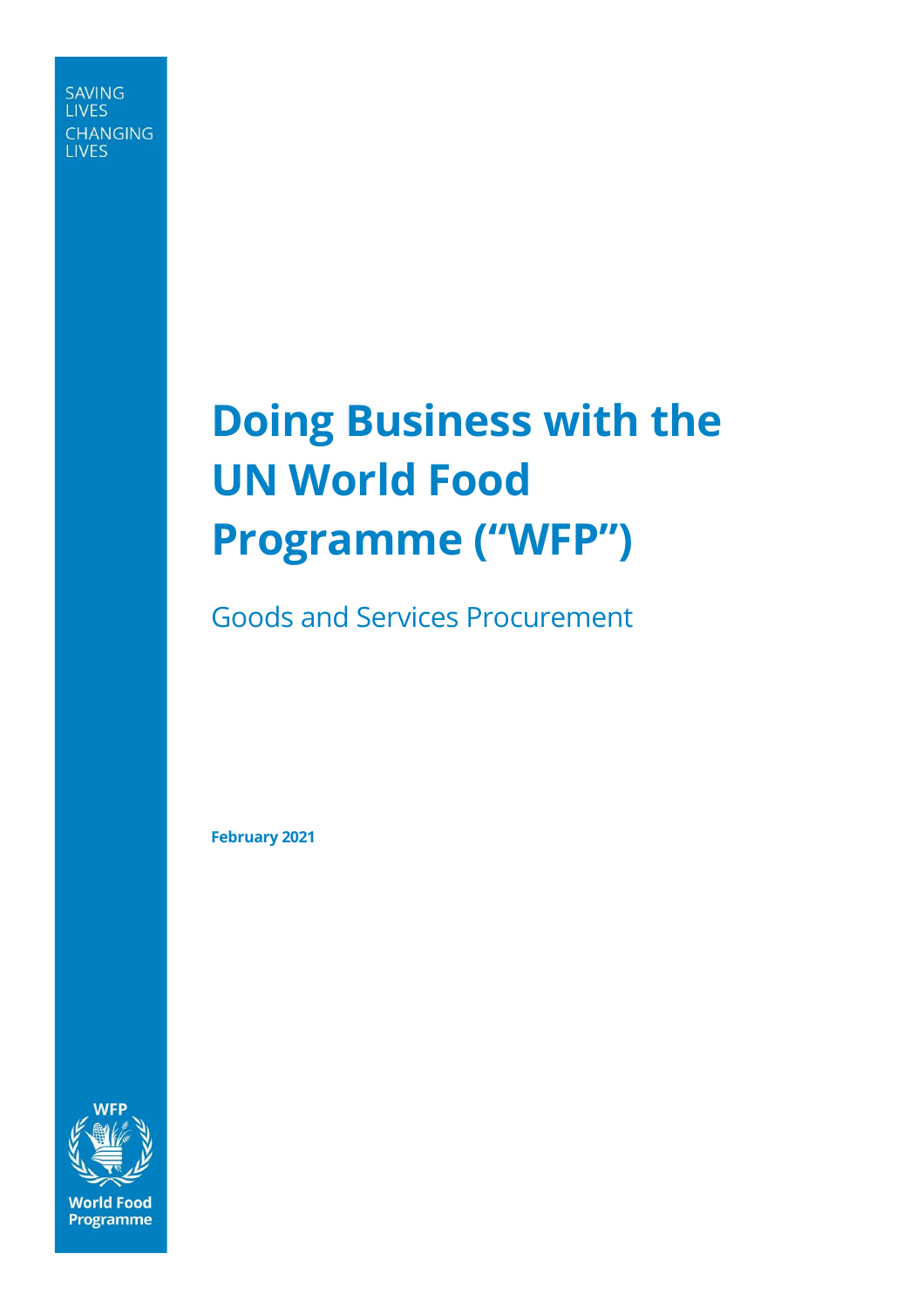

### About WFP

WFP was established as a joint programme by the United Nations ("**UN**") and the Food and Agriculture Organization of the UN, with the purposes of using food aid to support economic and social development, meet relief food needs, and promote world food security.

WFP is the largest humanitarian organization fighting hunger worldwide. WFP operates in more than 80 countries around the world, feeding people caught in conflict and disasters, and laying the foundations for a better future.

To fulfil its mandate, WFP procures food, logistics services, and other **goods and services**, through its supply chain division.

In 2019, WFP purchased approx. 3.4 million metric tons of food commodities, for a total value of approx. 1.6 billion USD and goods and services for a total value of approx. 762.7 million USD.

This document is directed to companies interested in providing goods and services to WFP.

## WFP goods and services procurement

All WFP procurement processes are managed in line with the public procurement principles of best value for money, competition, fairness and transparency and the best interests of WFP. WFP strives to ensure that goods and services are purchased at competitive market prices and delivered in a timely manner.

WFP procures goods and services locally, regionally and globally, depending on operational needs.

What goods and services does WFP purchase?



#### **WFP Goods and Services Procurement in 2020 (indicating purchased percentages)**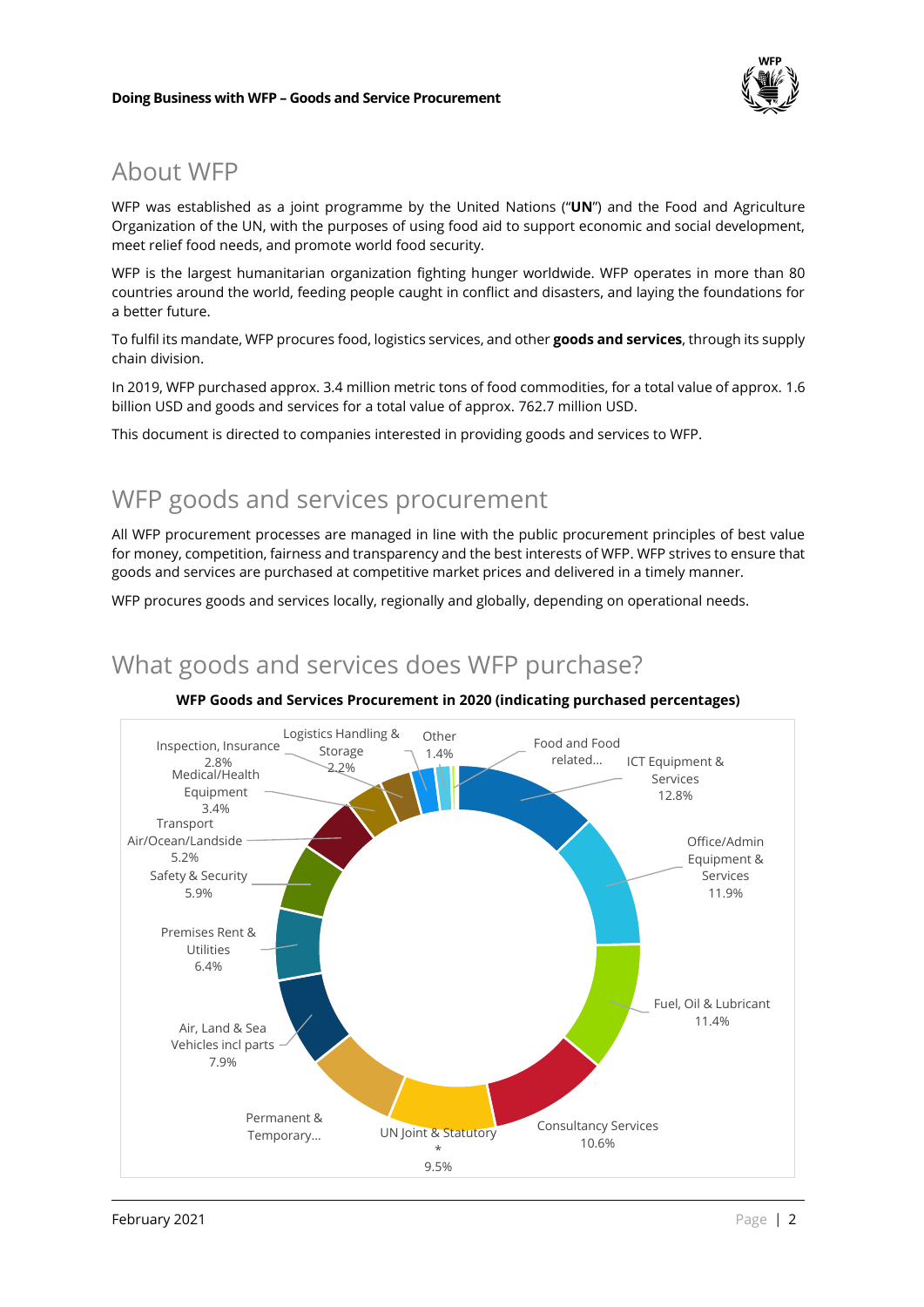

# Roster of suppliers for goods and services

WFP provides food assistance in often operationally unpredictable environments. To ensure its quick operational response, *WFP maintains extensive lists of registered suppliers grouped in rosters for the wide range of goods and services categories of WFP purchases.*

To be considered for inclusion in WFP Rosters, companies must meet the following minimum requirements:

- Supply goods and/or services of interest to WFP and have the necessary professional and technical competence;
- Have legal capacity to enter into a contract;
- Have at least three (3) years of experience as an established business;
- Have sufficient financial capacity (where required, the last two years audited accounts or alternative assessed within WFP's discretion) to successfully undertake a contract with WFP;
- Not be included in the United Nations Security Council Consolidated List (available at this hyperlink);
- Not be engaged in any fraudulent, corrupt, collusive, unethical, or illicit practice, and timely disclosure of any information in this respect (WFP's anti-fraud and anti-corruption policy is available at this hyperlink).
- Accept the United Nations Supplier Code of Conduct

For certain categories of goods and services, or in certain country specific contexts, suppliers may be required to meet additional/different criteria in order to be qualified and registered.

WFP encourages that suppliers are inclusive of persons with disabilities. A disability-inclusive supplier is a supplier which makes a dedicated, consistent, and measurable effort to implement disability-inclusive practices. Suppliers can show that they are disability-inclusive through a variety of means such as, for instance, having an organizational policy on disability inclusion, recruiting and hiring people with disabilities, offering reasonable accommodation to candidates and personnel with disabilities, providing accessible premises, ensuring that their supply chains are disability-inclusive, or manufacturing accessible products following Universal Design principles.

Suppliers included in WFP rosters may be invited to participate to WFP's tenders by WFP, in accordance with WFP's needs, rules, policies, and prerogatives.

### **How to register on Global Goods and Services Rosters**

Once a company confirms that it meets the minimum requirements (as per section above), the registration process begins. Registration to WFP Rosters is free of charge.

The following steps illustrate the process to register to WFP Rosters:



Kindly note that being a parent, sister, subsidiary of a company already registered in WFP Rosters does not entail automatic registration with WFP. Each company shall undergo a specific vetting process in relation to the goods and services for which the application is made. Companies shall always disclose to WFP any actual or potential, direct or indirect, conflict of interest.

### **STEP 1: REGISTRATION ON THE UNGM PORTAL**

Companies are invited to register on the UNGM portal (available at this hyperlink), and submit all required documents for registration at levels: Basic, 1 or 2 (a step-by-step guide on how to register on UNGM is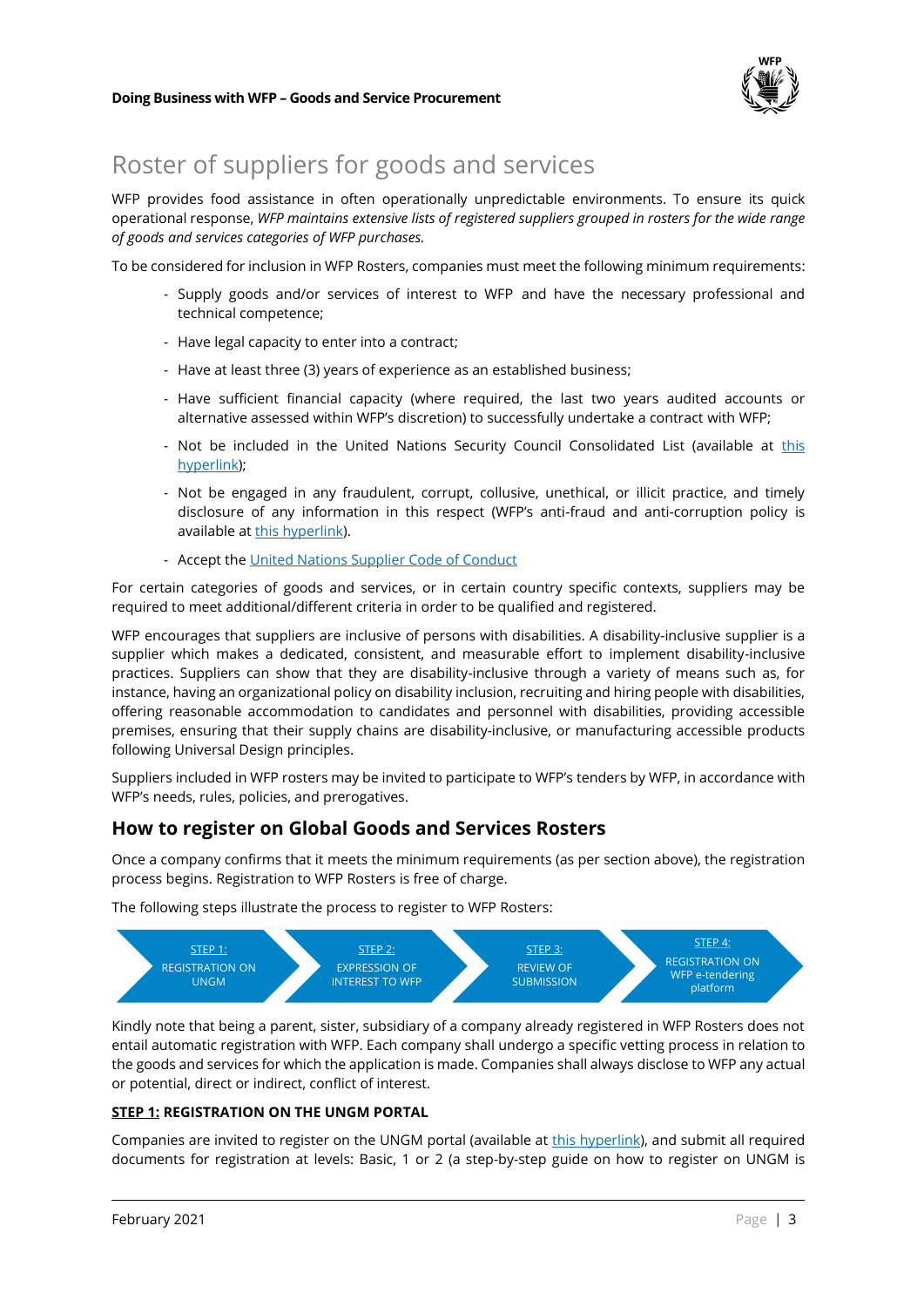

#### **Doing Business with WFP – Goods and Service Procurement**

available at this hyperlink). Please note, that in some cases the "Basic" level of registration is acceptable, however, WFP recommends registering with levels 1 or 2. Within this context, companies are invited to:

- Register on UNGM with the same name indicated on the company's certificate of incorporation;
- Select codes (following the UNSPSC classification) which best describe the goods and/or services which your company is able to provide to WFP;
- Companies are requested to keep their profile updated on UNGM;
- Companies are invited to monitor the UNGM announcements for Expressions of Interest (EOI) published by WFP.

#### **STEP 2: EXPRESSION OF INTEREST TO WFP**

To assess the suppliers for inclusion in Global Goods and Services Rosters, WFP may request companies to prepare the EOI and provide certain documents (listed in each EOI document). All these documents are additional to those provided on the UNGM portal and can be sent by email to WFP (hq.tenders@wfp.org) indicating the reference number of the request for EOI published by WFP (e.g. ref. HQ20NF123).

When completing the EOI, companies shall ensure that:

- The EOI is submitted before the indicated deadline;
- Information is accurate and consistent, and all fields are completed;
- The company is presented in a clear and concise manner, indicating which goods and services the company wishes to provide to WFP.
- If applicable, the audited or certified financial statements for the last two (2) fiscal years are attached. Financial statements shall include the income statement, the balance sheet, and, if applicable, the note by the independent auditor;
- If applicable, three (3) reference letters from reputable clients are attached to the submission. Reference letters should indicate, at least, clients' contact name, contacts, address, proof of timely fulfilment of similar contracts;
- Information about the company's corporate structure is provided. This is intended as the detailed ownership and management structure of the company; and
- All requested documents are saved in an organized manner, preferably with the following title "reference number – name of the company - name of the supporting document".

If a certain supporting document is not available, companies shall include a note in the EOI, explaining why such document is not available. If possible, companies shall provide an equivalent and up-to-date document to the missing one.

The EOI submission for Global Goods and Services Rosters (at WFP Headquarters) should be in English. If documents are not available in English, companies are expected to submit translated versions. The bidder is accountable for the accuracy of the translation.

Please note that incomplete submissions might not be considered.

#### **STEP 3: REVIEW AND DECISION ON EOI SUBMISSION**

Once step 2 is completed, WFP starts reviewing the submitted documentation. Companies are initially screened from a corporate and financial point of view. If such vetting is successful, then the application moves forward for technical review. Due to the large volume of applications received, WFP's screening process may require some time. If needed, WFP may request additional information from companies.

Once the review of the EOI submissions is finalized, WFP decides to approve or reject the inclusion of the company to WFP Goods and Services Roster. This is an internal process held by WFP on a regular basis, in accordance with WFP's rules, policies, needs, and prerogatives.

WFP communicates the decision on inclusion to WFP Rosters to companies by email, through hq.tenders@wfp.org.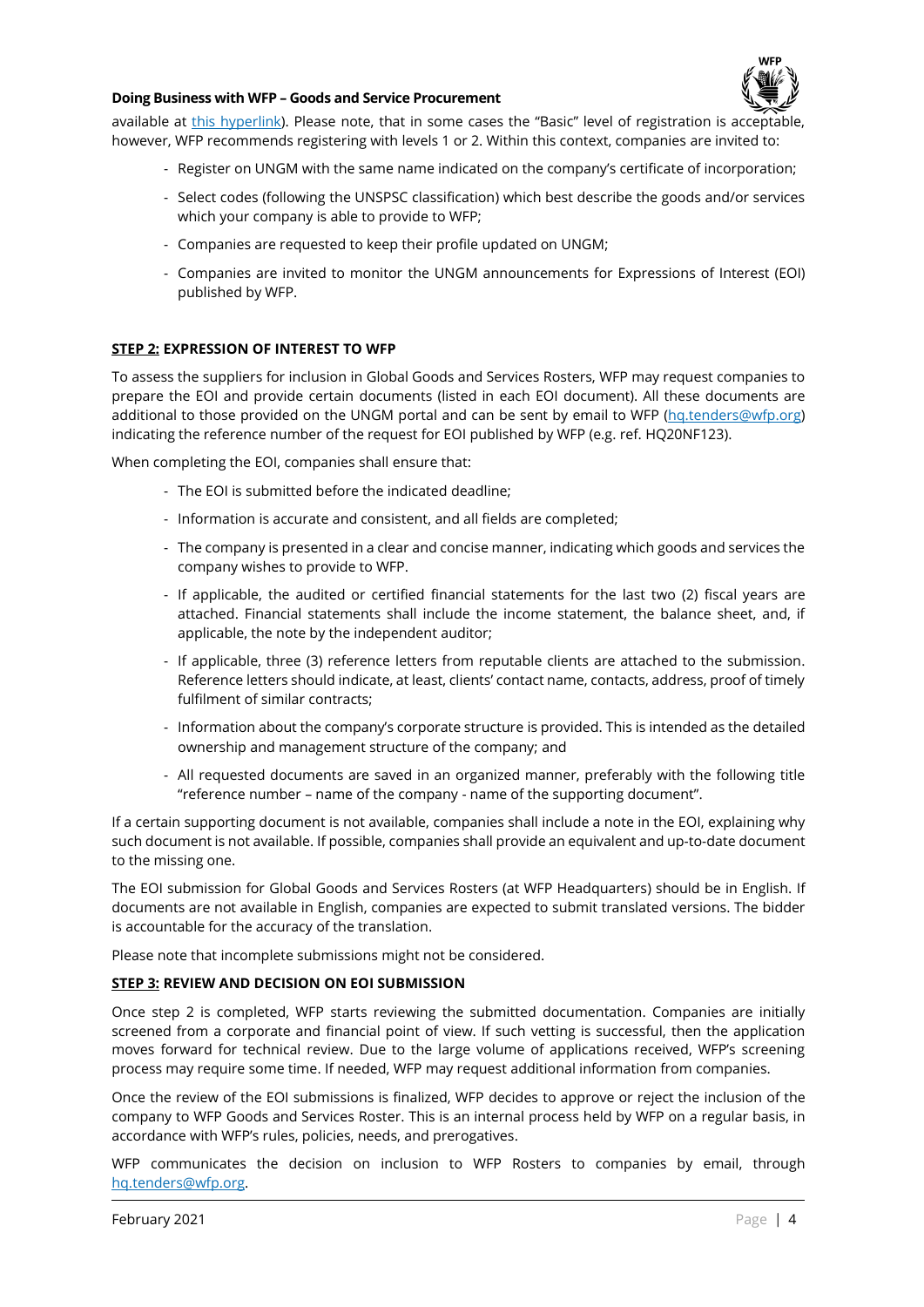

### **Doing Business with WFP – Goods and Service Procurement STEP 4: REGISTER ON THE E-TENDERING PLATFORM USED BY WFP**

Once step 3 is completed, the company is officially informed about its inclusion in the WFP Roster for a certain goods and/or services category. WFP will send instructions on the steps to be followed to register on the WFP e-tendering portal.

# WFP goods and services procurement - Regional and Local activities

Regional and local procurement activities are mainly administered and coordinated by WFP's Regional Bureaux and Country Offices. Contacts are publicly available on WFP's website (available at this hyperlink).

Companies meeting the minimum requirements to do business with WFP and wishing to do business with WFP in a specific region or country shall directly contact the relevant WFP's Regional Bureau or Country Office, who will provide the applicable criteria and registration steps.

### Terms and Conditions

WFP conducts its activities in adherences with WFP's regulations, rules, internal policies, and strategies (including on procurement).

By expressing interest in doing business with WFP, suppliers confirm the agreement with and adherence to the United Nations General Terms and Conditions of Contract (available at this hyperlink).

Considering the emergency nature of most of WFP's procurement activities, WFP has developed standard contracts that will be proposed to companies at the tendering stage. If awarded, the standard contracts are not to be substantially changed. The standard contracts are included as an Annex to the solicitation document of specific procurements. WFP uses INCOTERMS® 2020.

Companies are expected to comply with all applicable contractual terms. Any breach of the applicable contractual terms entitles WFP to apply the remedies stipulated in the applicable contract.

### **TAX EXEMPTION**

WFP is exempt from taxes and custom duties. However, in rare cases, recipient governments may levy taxes and customs duties. In such cases, WFP expects companies to immediately contact WFP to determine a mutually acceptable solution.

### Exclusion from WFP Rosters

WFP reserves the right to suspend or remove a company from any WFP Rosters at any time, for any reasons, including but not limited to WFP's operational needs and prerogatives, poor performance, prohibited acts and engaged in proscribed or unethical behaviour, terrorism, or any other reasons deemed relevant by WFP at its discretion.

### UN Supplier Code of Conduct

Suppliers doing business with are required to accept and comply with the UN Supplier Code of Conduct. The UN Supplier Code of Conduct informs bidders that they may not engage in corrupt practices; that they must disclose information on any situation that may appear to present a conflict of interest; that the UN (and WFP respectively) has a zero-tolerance policy with regards to the acceptance of gifts or hospitality from bidders or suppliers; and that there are restrictions on the employment by suppliers of former UN staff members.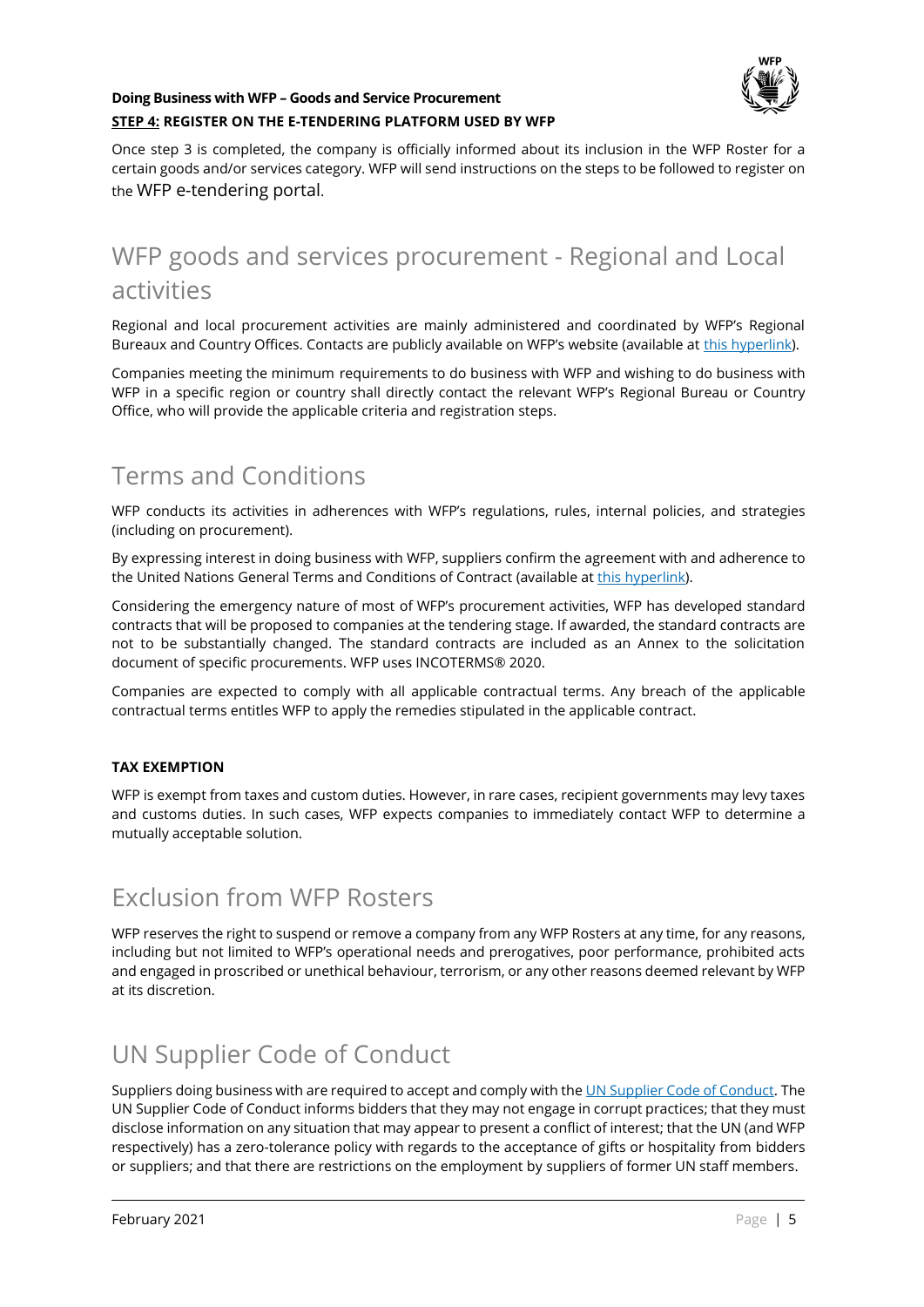

#### **Doing Business with WFP – Goods and Service Procurement**

The UN Supplier Code of Conduct also covers other such as labour (e.g. freedom of association, prohibition of forced or compulsory labour, prohibition of child labour, anti-discrimination, health and safety and others), human rights (e.g. provisions against harassment, harsh or inhumane treatment, prevention of sexual exploitation and abuse, and others); environment (e.g. on the use of chemical and hazardous material, waste management, emissions, and others); and ethical conduct as outlined above.

## Goods and services procurement - Regional and Local activities

Regional and local goods and services procurement activities are mainly administered and coordinated by WFP's Regional Bureaus and Country Offices. Contacts are publicly available on WFP's website (available at this hyperlink).

Companies not meeting the minimum requirements to do business with WFP at the international level or wishing to do business with WFP in a specific region or country shall directly contact the relevant WFP's Regional Bureau or Country Office, who will provide the applicable criteria and registration steps.

### **Contacts**

Further information is available on WFP's website (available at this hyperlink).

For any further queries regarding the EOIs published by WFP, companies may contact Goods and Services Procurement team at hq.tenders@wfp.org.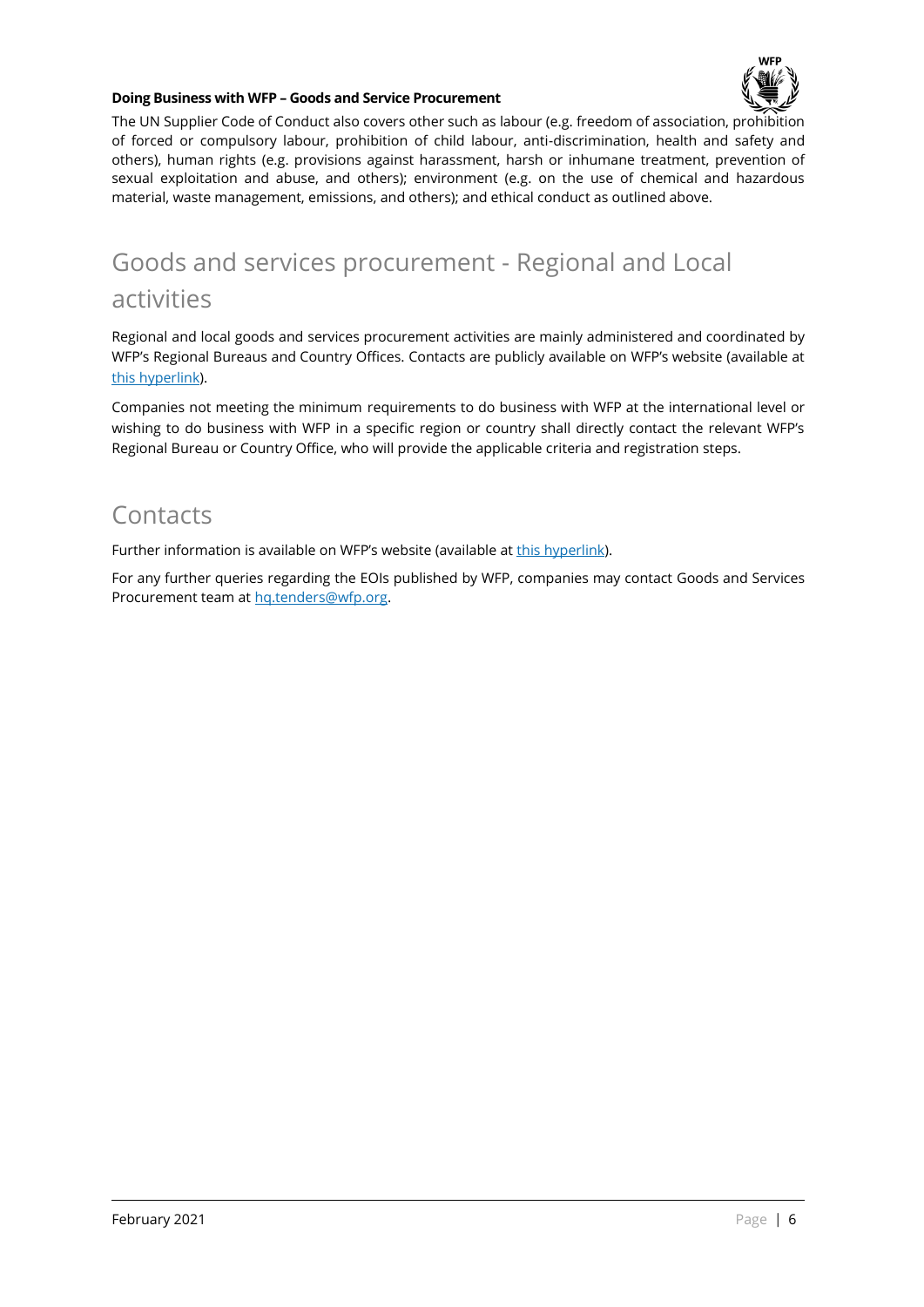**SAVING LIVES CHANGING LIVES** 

# **Doing Business with the World Food Programme ("WFP")**

International food procurement



**January 2021**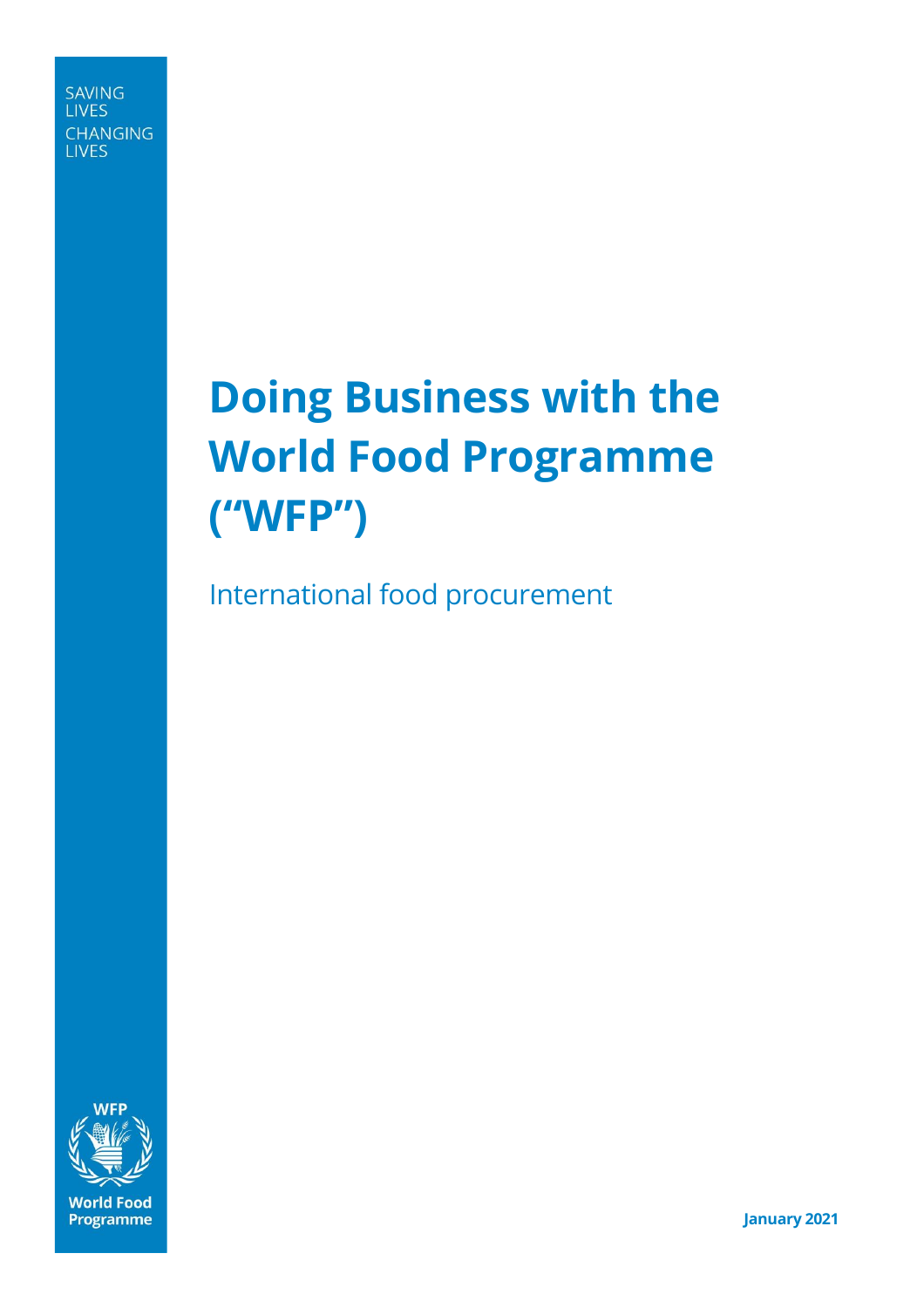

This document is directed to companies interested in providing food commodities to WFP at the international level.

### About WFP

WFP was established as a joint programme by the United Nations ("**UN**") and the Food and Agriculture Organization of the UN, with the purposes of using food aid to support economic and social development, meet relief food needs, and promote world food security.

WFP is the largest humanitarian organization fighting hunger worldwide. WFP operates in more than 80 countries around the world, feeding people caught in conflict and disasters, and laying the foundations for a better future.

To fulfil its mandate, WFP procures food, logistics services, and any other goods and services, through its supply chain division.

## WFP food procurement

WFP strives to ensure that food commodities are purchased at competitive market prices, delivered in a timely manner, and are received by beneficiaries in a good, safe, and useful manner.

WFP procures food commodities at different levels, depending on the geographical area where the purchase takes place.

Criteria and procedures for registering as potential food supplier with WFP vary, depending if procurement activities are carried out at the international, regional, or local level.

In 2020, WFP purchased approx. 3.3 million metric tons ("**MT**") of food commodities, for a total value of approx. 1.7 billion USD.



### **WFP Food Procurement in 2020 (indicating purchased percentages and MT)**

\* "Other" includes foods such as barley, dried milk, etc.

### What does WFP purchase?

WFP currently purchases food commodities listed on WFP's website (available at this hyperlink). Companies are requested to carefully read the technical details indicated in the specifications therein. If you wish to receive further technical clarifications, do not hesitate to contact WFP at newsuppliers@wfp.org.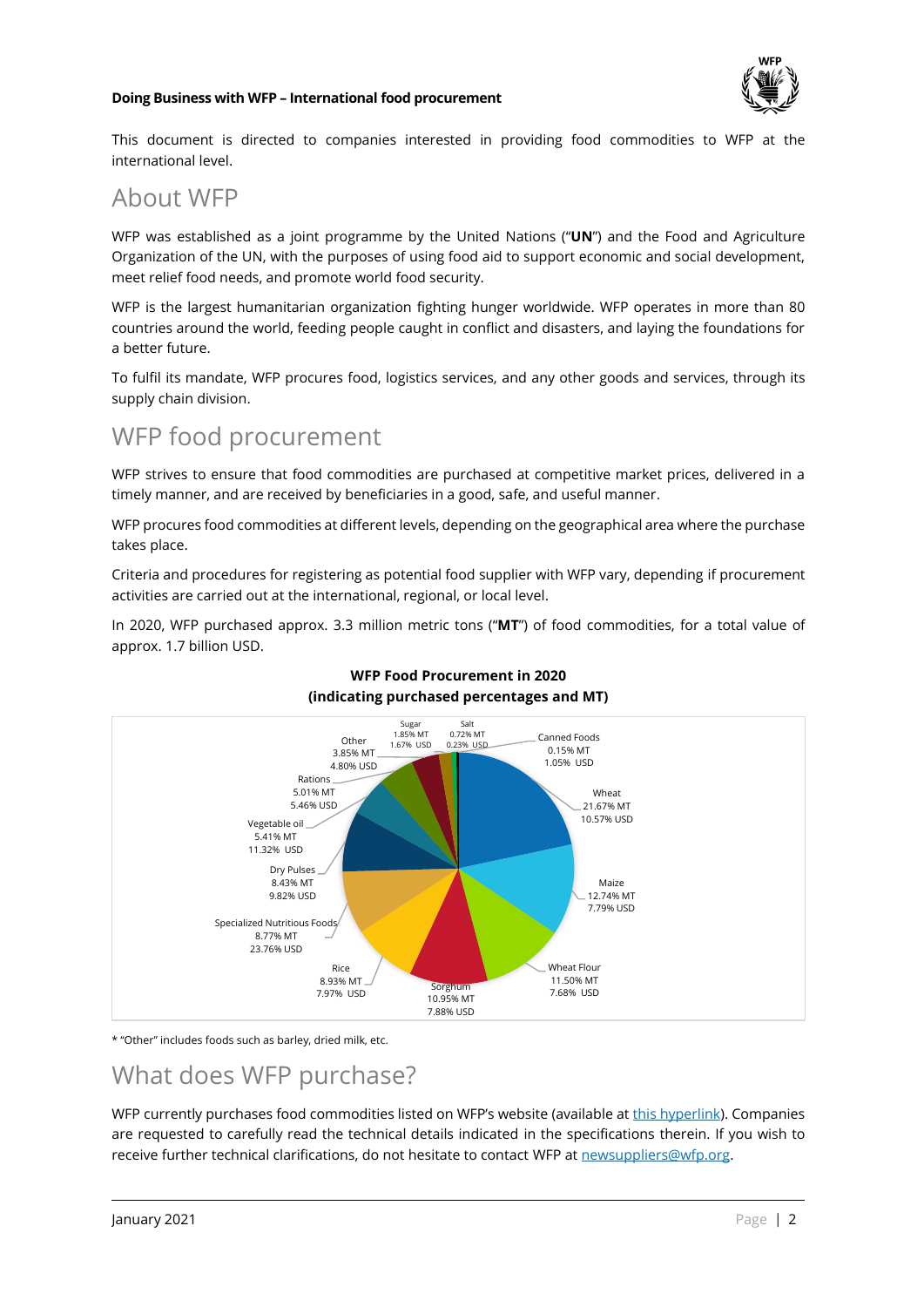

For any other food commodities not currently purchased by WFP, interested companies can contact WFP's new foods committee at hq.newfoodscommittee@wfp.org. This committee facilitates WFP's internal decision about including new food formulations or products into WFP's operations.

### WFP food procurement - International activities

International food procurement activities are centrally coordinated and mainly administered by WFP's Headquarters.

WFP delivers food in remote and often operationally unpredictable environments. To ensure its quick operational response, WFP maintains wide and diverse lists of approved vendors, grouped in rosters and organized by food commodities (each a "**WFP Roster**").

Companies can apply for more than one commodity roster, as long as they meet minimum requirements for that particular commodity, as indicated in section *"Minimum requirements for inclusion in WFP Rosters for International Food Procurement"* below.

WFP will review each company in relation to the specific WFP Roster for which the company applied to, ensuring that WFP's requirements for each commodity are met.

In order to be included in any WFP Roster, companies must successfully pass the following screening:

- A) completion of the registration process on the United Nations Global Marketplace ("UNGM") portal<sup>1</sup>, at Level 2 (see step 1.B below);
- B) submission of the Initial Paper Assessment form ("**IPA**"), with all its supporting documents (see steps 1.C and 2 below);
- C) positive evaluation by WFP Team of Experts (see step 3 below). WFP evaluates its potential vendors at its discretion, considering WFP's needs; the relevance, quality and safety of the proposed food commodities; and the business experience and the financial capacity of the company;
- D) approval by the WFP Vendor Management Committee ("**VMC**") of the inclusion of the company in one or more WFP Rosters (see step 4 below). The decision to be included in WFP Rosters rests solely with **WFP**

Only approved vendors will be included in WFP Roster and may be invited to participate to WFP's tenders by WFP, in accordance with WFP's needs, rules, policies, and prerogatives.

### **Minimum requirements for inclusion in WFP Rosters for International Food Procurement**

Before starting the registration process, companies should carefully review the minimum criteria required throughout the registration and evaluation process.

To be considered for inclusion in WFP Rosters, companies must take necessary actions to ensure the fulfilment of the following minimum requirements:

- Supply food commodities of interest to WFP (see above "*What does WFP purchase?*");
- Have legal capacity to enter into a contract;

<sup>1</sup> The UNGM platform is a UN joint procurement platform, used by most of the UN entities. UNGM can be used by companies to stay abreast of business opportunities with many UN entities. The UNGM registration is subject to the UNGM terms and conditions.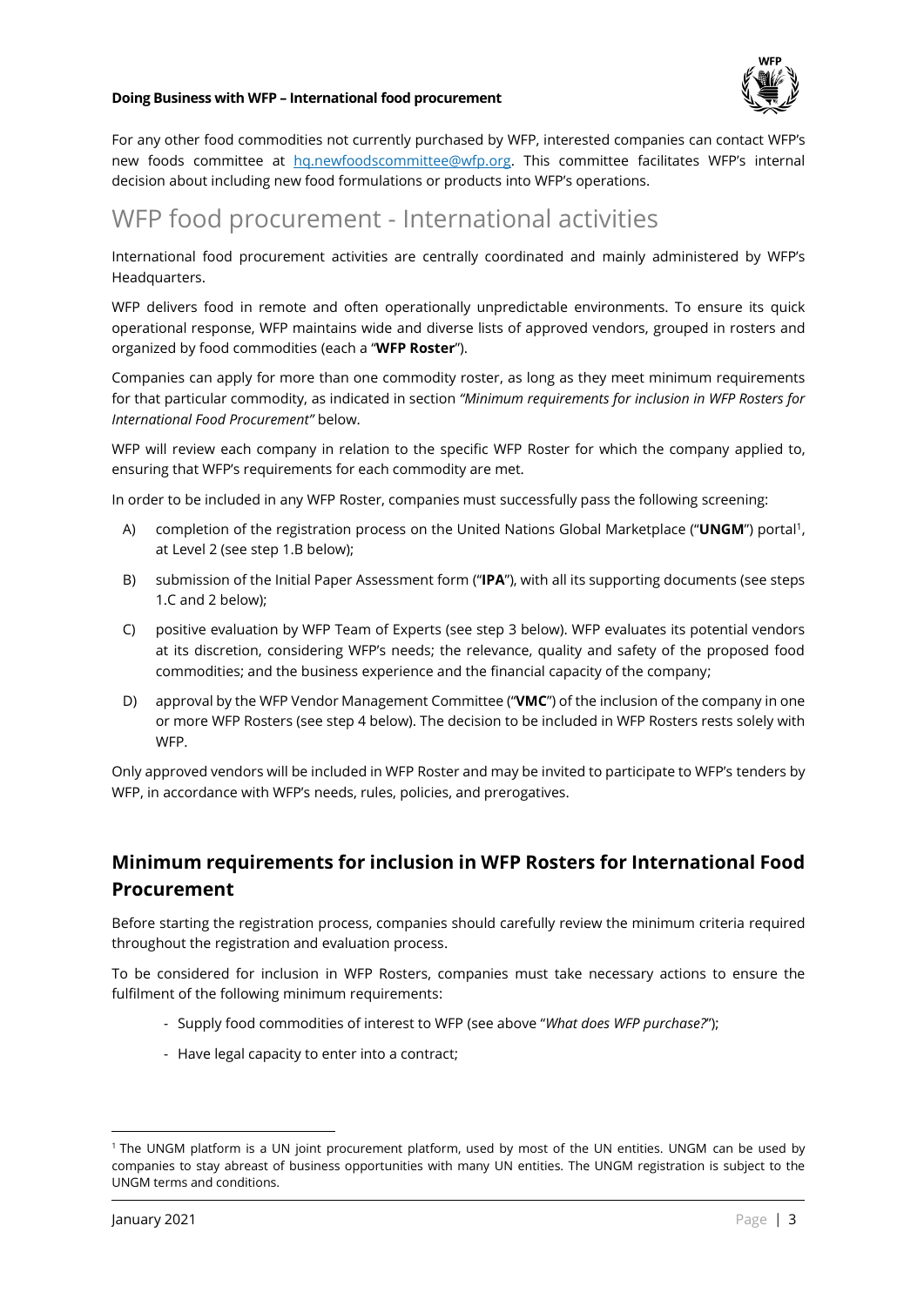

- Have at least three (3) years of international experience in the production and / or trading of food commodities;
- Be licenced to operate as exporter;
- Proof financial capacity, with an annual turnover of at least five (5) USD million for the last three (3) consecutive fiscal years;
- Not be included in the United Nations Security Council Consolidated List (available at this hyperlink);
- Not be engaged in any fraudulent, corrupt, collusive, unethical, or illicit practice, and timely disclosure of any information in this respect (WFP's anti-fraud and anti-corruption policy is available at this hyperlink);
- Be registered on the UNGM platform, at Level 2 with WFP (see step 1.B below);
- Submit the complete IPA, with all its supporting documents (see step 1.C below);
- Submit any further document, as requested by WFP (see steps 1.D and 3 below); and
- Accept the United Nations Supplier Code of Conduct.

WFP encourages that suppliers are inclusive of persons with disabilities. A disability-inclusive supplier is a supplier which makes a dedicated, consistent, and measurable effort to implement disability-inclusive practices. Suppliers can show that they are disability-inclusive through a variety of means such as, for instance, having an organizational policy on disability inclusion, recruiting and hiring people with disabilities, offering reasonable accommodation to candidates and personnel with disabilities, providing accessible premises, or ensuring that their supply chains are disability-inclusive,.

### **How to register on WFP Rosters**

Once a company confirms that it meets the minimum requirements (as per section above), the registration process begins. Registration in WFP Rosters is free of charge.

The following steps illustrate the process to be registered in one or more WFP Rosters:



Kindly note that being a parent, sister, subsidiary of a company already registered in WFP Rosters does not entail automatic registration with WFP. Each company shall undergo a specific vetting process in relation to the food commodity for which the application is made. In exceptional circumstances, companies of the same group can be included in the same WFP Roster. Companies shall always disclose to WFP any actual or potential, direct or indirect, conflict of interest.

### **STEP 1: PREPARATION OF THE APPLICATION**

Applications consist of multiple parts:

A) EXPRESS INTEREST TO WFP

To apply for one or more WFP Rosters, companies send an e-mail to WFP at newsuppliers@wfp.org, presenting their company and clearly indicating which food commodities they wish to provide to WFP at the international level. This will facilitate the coordination and guidance of the registration process, when and if needed.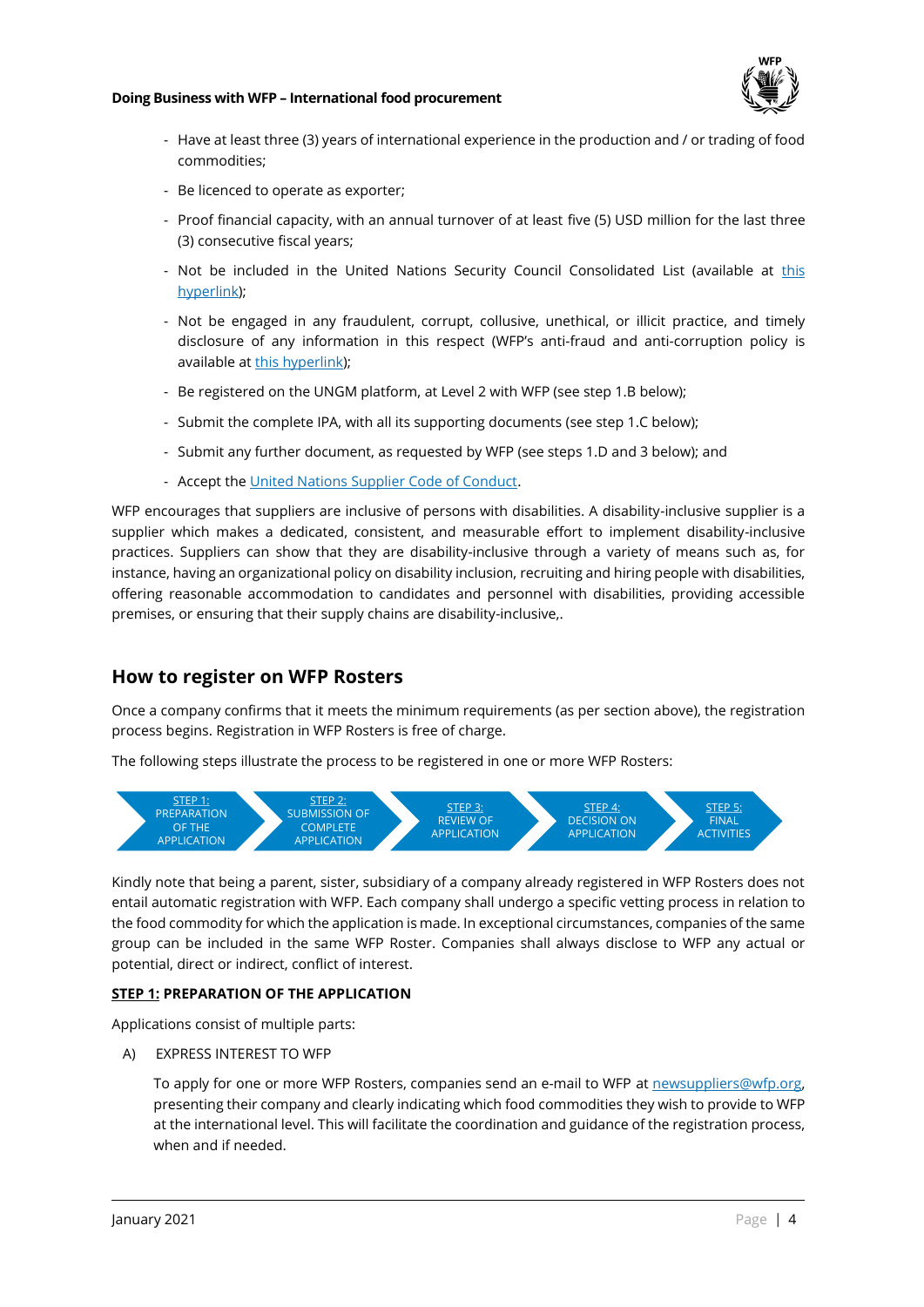

B) SUBMISSION OF ALL REQUIRED DOCUMENTS FOR REGISTRATION ON THE UNGM PORTAL, UP TO LEVEL 2

Companies are requested to register on the UNGM portal (available at this hyperlink), and submit all required documents for registration at levels 1 and 2 (a step-by-step guide on how to register on UNGM is available at this hyperlink).

Within this context, companies must:

- Register on UNGM with the same name indicated on the company's certificate of incorporation;
- Upload the certificate of incorporation or an equivalent (e.g. deed of establishment, by-laws, articles of association). This is intended as the legal document issued by a national authority or the national registrar of companies, certifying the duly incorporation of the company, including its name and corporate structure, verifying the legal status and capacity of the company;
- If the company changed name since its establishment, upload the certificate of changed name in the "optional documentation" section on UNGM. This document is additional to the original certificate of incorporation;
- Provide information about the company's corporate structure, in the "parent company" and "company information" sections on UNGM. This is intended as the detailed ownership and management structure of the company;
- Upload three (3) reference letters from reputable clients. Reference letters should indicate, at least, clients' contact name, contacts, address, proof of timely fulfilment of similar contracts. Kindly note that WFP may contact your references for further information; and
- Upload the audited or certified financial statements for the last three (3) fiscal years. Financial statements shall include the income statement, the balance sheet, and, if applicable, the note by the independent auditor.
- C) PREPARATION OF THE INITIAL PAPER ASSESSMENT (IPA)

To assess the adequacy, quality and safety of the food commodities, WFP requests companies to prepare the IPA and provide certain technical documents (listed on the last page of the IPA). All these documents are additional to those provided on the UNGM portal and can be sent by email to WFP.

To obtain the latest version of the IPA, kindly contact WFP at newsuppliers@wfp.org.

When completing the IPA, companies shall ensure that:

- Information is accurate and consistent, and all fields are completed;
- Food commodities are clearly identified. Each column of the IPA refers to one food commodity. If a company wishes to provide more than three (3) food commodities, please complete a new IPA;
- Technical documents are saved in an organized manner, preferably with the following title "reference number – name of the supporting document as per the IPA – name of the commodity, if more than one" (for example, "3 pulses ISO 9001"; "3 wheat ISO 9001"; "8 pulses certificate of analysis"; "8 wheat certificate of analysis"); and
- The IPA is signed by the duly authorized representative of the company.

If a certain supporting document is not available, companies shall include a note in the IPA, explaining why such document is not available. If possible, companies shall provide an equivalent and up-todate document to the missing one.

D) PREPARATION OF SPECIFIC DOCUMENTS

Due to the particularities of each application, WFP requests companies to provide additional documents, as follows: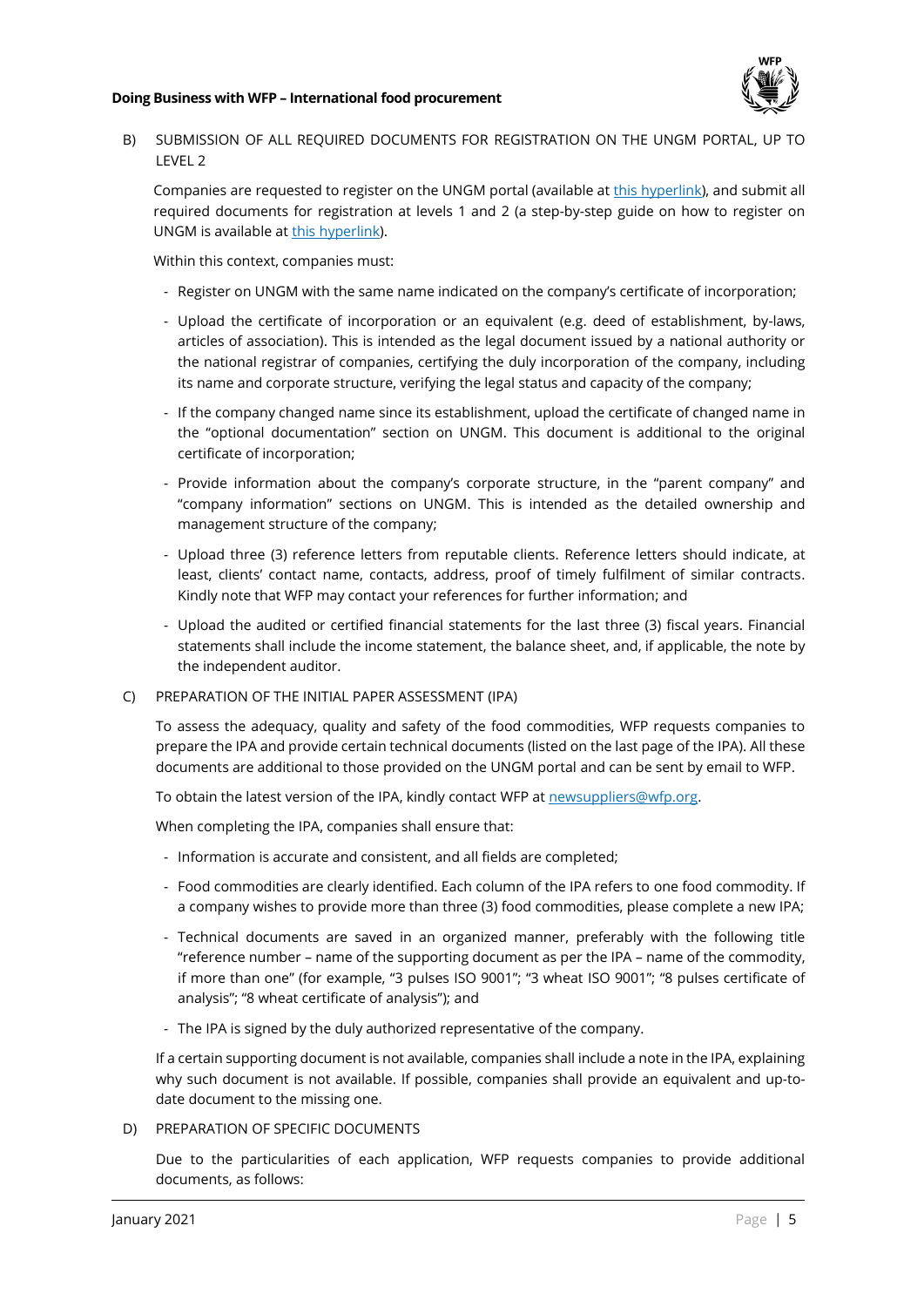

- If documents are not available in English, companies are expected to submit translated versions. Each translation must have the stamp or signature of the company, who takes full responsibility vis-à-vis WFP for the fairness, accuracy, and content of the translation.
- Companies applying to more than three (3) WFP Rosters should also provide the breakdown of their annual turnover by commodity. In a nutshell, WFP wishes to receive information about the company's experience in the production and / or trading of each commodity proposed to WFP.
- Trading companies planning to sub-contract any manufacturer and provide processed food to WFP (such as vegetable oil, fortified flours, etc.) should submit a specific IPA for each manufacturer that they wish to use. The trading company is requested to share its own IPA, plus the specific IPA(s) of its manufacturer(s). The trading company will share the IPA with its manufacturer, and will make sure that all information required therein (including supporting documents) are provided and correct. Such IPA(s) should be sent by the trading company together with its application, as per step 2 below. WFP will consider as valid only communications occurring directly between WFP and the trading company, who is considered the sole applicant to WFP Rosters.

### **STEP 2: SUBMISSION OF COMPLETE APPLICATION**

Once step 1 is completed, companies send an email to newsuppliers@wfp.org. The email should include the company's UNGM number and the IPA(s) with all technical documents.

Applications are complete if all actions under step 1 are finalized. Incomplete submissions will not be considered. Applications for food commodities not currently purchased by WFP at the international level will be automatically discarded.

### **STEP 3: REVIEW OF APPLICATION**

Once step 2 is completed, WFP starts reviewing the company's application(s) to WFP Rosters. Companies are initially screened from a corporate and financial point of view. If such vetting is successful, companies are registered by WFP on the UNGM platform at Level 2. Companies are directly informed by WFP through the UNGM platform. Then, the application moves forward for technical, quality and safety reviews. Due to the large volume of applications received, WFP's screening process may require some time.

If needed, WFP may request additional information to companies. If WFP deems that a technical assessment and/or audit shall occur, the application is kept on hold and the company is informed by email, through newsuppliers@wfp.org.

### **STEP 4: DECISION ON APPLICATION**

Once step 3 is completed, the WFP Vendor Management Committee (VMC) will decide to approve or reject the inclusion of the company to each WFP Roster. WFP communicates the outcomes of the VMC decisions to all companies by email, through newsuppliers@wfp.org. WFP notifies companies regardless of the result.

### **STEP 5: FINAL ACTIVITIES FOR APPROVED COMPANIES**

Once step 4 is completed and the company is officially informed about its inclusion in one or more WFP Rosters, WFP will send all necessary details to the successful company requesting them to:

A) REGISTER ON THE E-TENDERING PLATFORM USED BY WFP

To ensure a competitive and transparent bidding processes, WFP carries out its tendering activities electronically, through the e-tendering platform.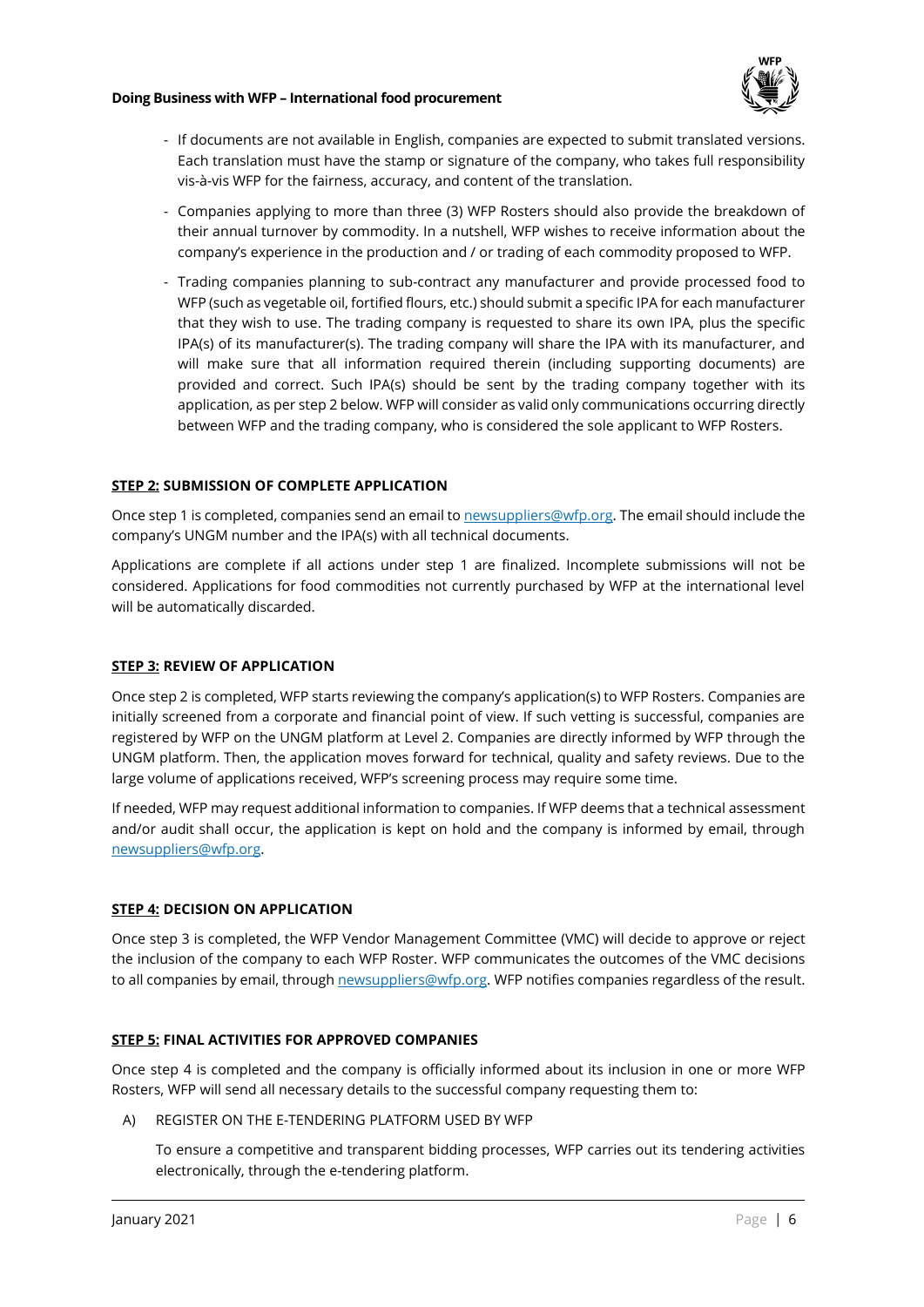

Companies are requested to duly create a profile on WFP e-tendering platform (a step-by-step guide on how to register will be provided by WFP by email once included in WFP Rosters). This registration enables companies to receive information about, and be invited to, WFP's tenders.

Registration on a WFP Roster does not imply that WFP will invite the company to every tender. WFP may invite some or all companies included in a certain WFP Roster to express their interest for a specific tender opportunity.

Companies registered on one or more WFP Rosters may receive relevant tender invitations based on WFP's requirements. Adherence to the tender instructions and compliance with the tender invitation and technical specifications are required for a valid and responsive bid.

B) SUBMIT PAYMENT DETAILS

To avoid delays in payments if a contract is awarded, companies will be sent and requested to duly complete a payment details form for registration on WFP's payment systems (the form will be provided by WFP by email once included in WFP Rosters).

Companies shall indicate the bank account to be used in any potential contract with, and invoices to, WFP. At this stage of registration, WFP expects companies to provide details of bank accounts located in the country of establishment of the company. If changes to the bank accounts are required, promptly contact WFP for further guidance (if a contract is in place, please contact WFP's focal point as indicated in the applicable contract; if no contract is in place, please contact WFP at newsuppliers@wfp.org).

### C) MAINTAIN ALL INFORMATION UPDATED

Companies are requested to keep their profiles on UNGM and WFP e-tendering platform updated. Updates are particularly important before requesting inclusion in any additional WFP Roster. For any specific assistance in this respect, please contact WFP at newsuppliers@wfp.org.

### **Terms and Conditions**

WFP conducts its activities in adherences with WFP's regulations, rules, internal policies, and strategies (including on procurement).

Considering the emergency nature of most of WFP's procurement activities, WFP has developed standard contracts that will be proposed to companies at the tendering stage. If awarded, the standard contracts are not to be substantially changed. The standard contracts are included as an Annex to the solicitation document of specific procurements. WFP uses INCOTERMS® 2010.

Companies are expected to comply with all applicable contractual terms. Any breach of the applicable contractual terms entitles WFP to apply the remedies stipulated in the applicable contract.

WFP reserves the right to post details of tender awards on the corporate website, including details such as the company's name and contract value. Further information in this respect are available at this hyperlink.

### INSPECTION, QUALITY, QUANTITY

All commodities purchased by WFP are inspected in terms of quality, quantity and compliance to food and packaging specifications. Inspections take place in accordance with the applicable contractual terms, on the content and packaging of the commodities.

To mitigate the risk of non-confirming commodities being delivered to a distant place where they may be rejected, WFP appoints an independent third-party inspection company to verify that consignments conform to the applicable contractual terms. Further information about the scope of work of such inspection companies can be found at this hyperlink.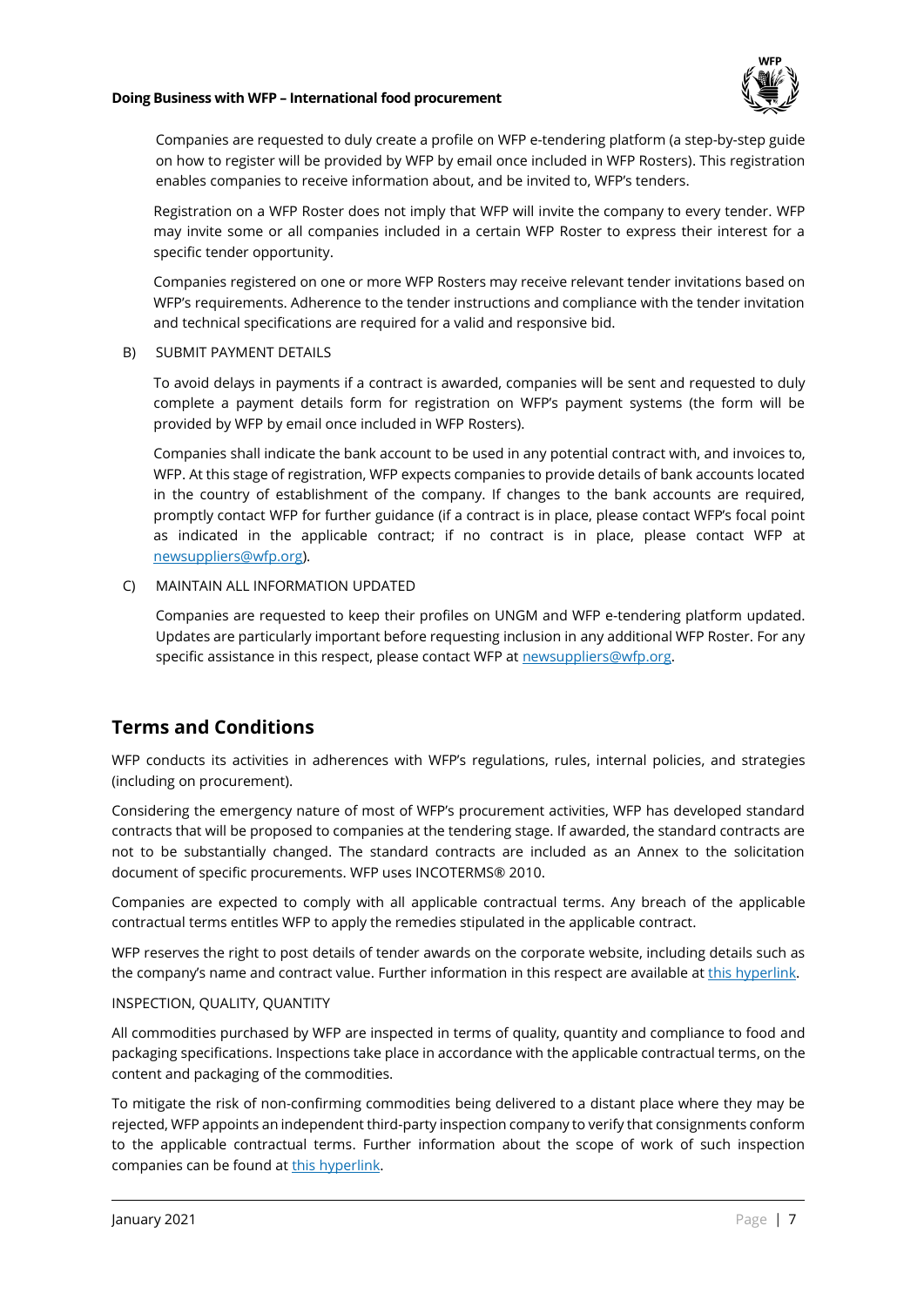

WFP reserves the right to (i) inspect the consignment at any point in the process prior to or after the handover; and (ii) reject commodities if inspections indicate deviations from the contractual specifications. Companies must guarantee the quality, safety and nutrition of the delivered food commodities.

#### PACKAGING

WFP delivers most of the food commodities to some of the most remote parts of the world. In extreme circumstances, packaging represents an essential element to safeguard food commodities to destination. Therefore, in addition to WFP's minimum packaging requirements set in the specifications, it is the responsibility of the supplier to ensure that the packaging preserves the food along the required shelf life and prevents from mechanical damages occurring during transport and handling of the packaging.

The type of packaging depends on the type of commodity to be packed. WFP's food packaging specifications and markings are standardized for most of WFP's food commodities and are available at this hyperlink. Additional specifications may be required on a case-by-case scenario, as per the applicable contractual terms.

#### TAX EXEMPTION

WFP is exempt from taxes and custom duties. However, in rare cases, recipient governments may levy taxes and customs duties. In such cases, WFP expects companies to immediately contact WFP to determine a mutually acceptable solution.

### **Exclusion from WFP Rosters**

WFP reserves the right to suspend or remove a company from any WFP Rosters at any time, for any reasons, including but not limited to WFP's operational needs and prerogatives, poor performance, prohibited acts and engaged in proscribed or unethical behaviour, terrorism, or any other reasons deemed relevant by WFP at its discretion.

# UN Supplier Code of Conduct

Suppliers doing business with WFP are required to accept and comply with the UN Supplier Code of Conduct, on the UNGM portal. The UN Supplier Code of Conduct informs bidders that they may not engage in corrupt practices; that they must disclose information on any situation that may appear to present a conflict of interest; that the UN (and WFP respectively) has a zero-tolerance policy with regards to the acceptance of gifts or hospitality from bidders or suppliers; and that there are restrictions on the employment by suppliers of former UN staff members.

The UN Supplier Code of Conduct also covers other such as labour (e.g. freedom of association, prohibition of forced or compulsory labour, prohibition of child labour, anti-discrimination, health and safety and others), human rights (e.g. provisions against harassment, harsh or inhumane treatment, prevention of sexual exploitation and abuse, and others); environment (e.g. on the use of chemical and hazardous material, waste management, emissions, and others); and ethical conduct as outlined above.

## Food procurement - Regional and Local activities

Regional and local food procurement activities are mainly administered and coordinated by WFP's Regional Bureaus and Country Offices. Contacts are publicly available on WFP's website (available at this hyperlink).

Companies not meeting the minimum requirements to do business with WFP at the international level or wishing to do business with WFP in a specific region or country shall directly contact the relevant WFP's Regional Bureau or Country Office, who will provide the applicable criteria and registration steps.